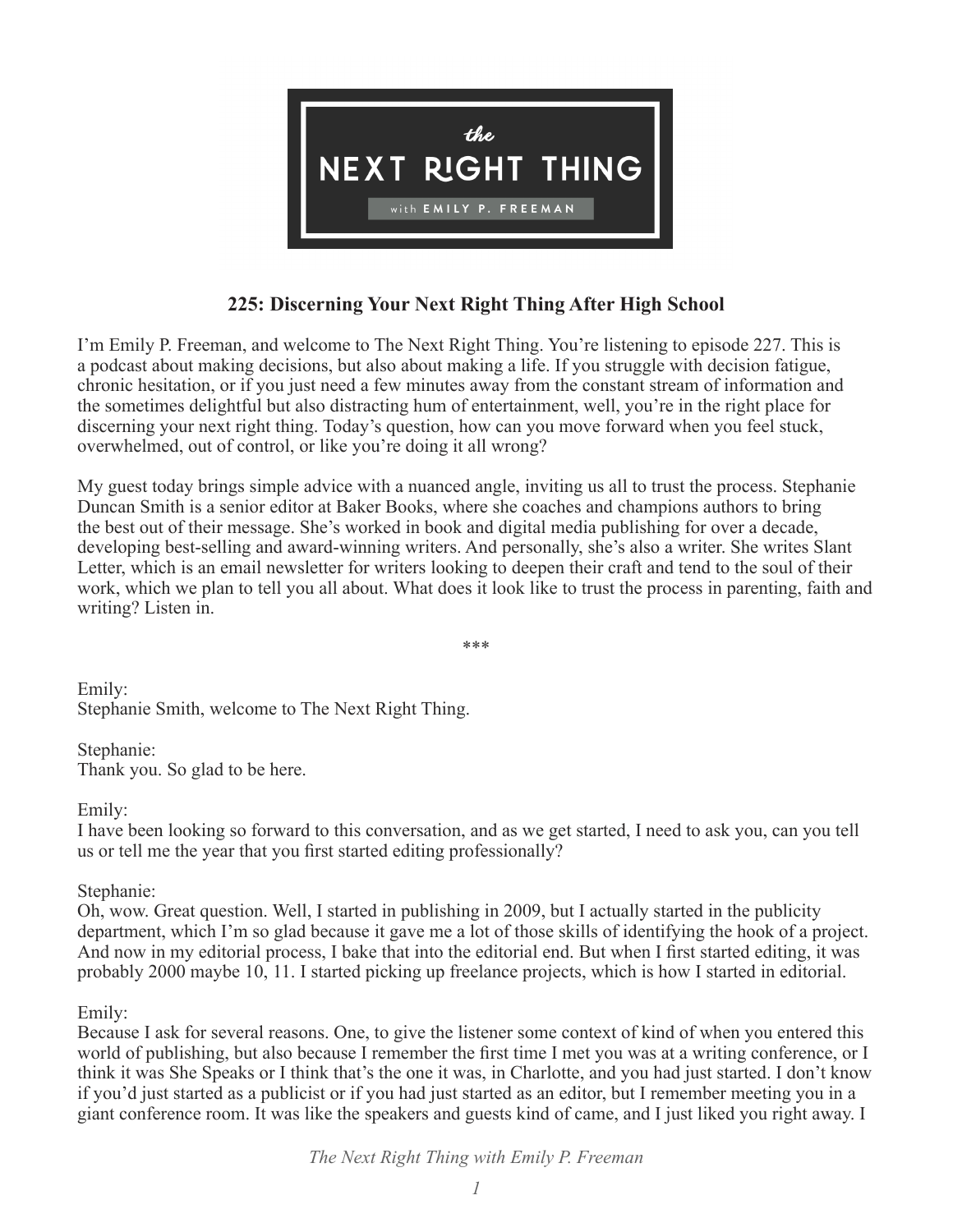thought, "If we had a chance to hang out, I feel like we would be friends." I still think that.

Stephanie:

I love hearing that. Yeah, that was a long time ago.

Emily: It feels like-

Stephanie: That was a long time ago, but yeah.

Emily: Right. In internet years, that was I feel like 30 years ago, but it was-

Stephanie: Oh yeah. Yeah.

Emily: That's not a fact.

Stephanie: Yep. It was definitely pre-TikTok and pre- a lot of other things going on right now. That's for sure.

Emily:

So many things were pre-TikTok in my life. Well, one of the things that I am really looking forward to talking to you especially about is this whole idea of trusting the process. Here on the podcast, we've been doing this for many years, and one of the things that I get into conversations with people a lot obviously is about decision making, and a lot of times it's people will email me or they'll DM me on Instagram or I'll get into conversations with people in real life, and it's usually there's something before us that is like, "Should I go this way or that? Should I choose this thing or that thing?"

Emily:

We have this kind of binary thing in our head of there's a right and a wrong way. And even the title, The Next Right Thing, could imply to some that there's also a wrong thing that you don't want to do. So I try to encourage people to think in terms of more focusing on the word next than on the word right. But so this concept, though, of trusting the process, I think is... you talked about something being baked in, it's really baked into this idea of doing the next right thing in decision making. So I would love it if you could just kind of start us off broadly in when you think of trusting the process just in life and maybe even especially when it comes to decision making, what does that mean to you?

Stephanie:

Yeah, trusting the process is one of these phrases that is in the water. It's something we hear a lot about, and I think in its broadest sense in life and decision making, in our spiritual lives, it jogs a couple things in my memory right away. And one is that trust implies that there's a relationship here and that there is a presence that you are trusting, and that right there can be a consolation, I think, in whatever quandary, decision, sticking point you're in, when you know this isn't just some patronizing, "Oh, just trust the process. You'll be fine." It's not that. It's trust, and trust is always an act of great risk and vulnerability, but also relationship, which is the encouraging part. I love that frame, that this, it's a relationship and we can trust because we know that we are loved and not that everything will work out in the end, because I don't think that we are promised that, but we are promised that we are never alone and we are always loved. Trust I think for me begins there.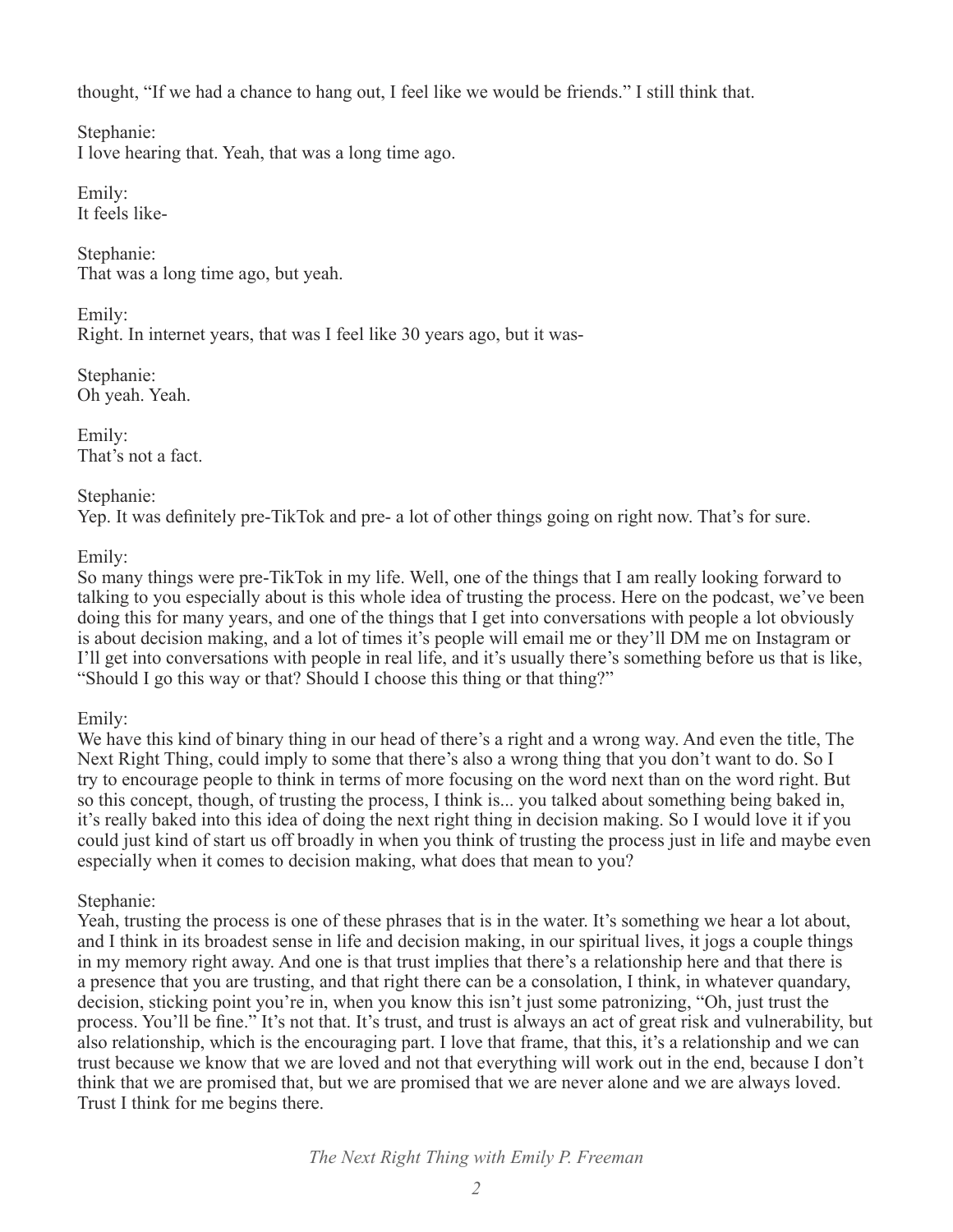Stephanie:

And the process extends to... so here's the thing. In my editorial work, and this also is a life thing as well as an editing thing, but the conclusion I've come to is that trust the process is actually an incomplete sentence. So as an editor, I'm going to do my editor thing and I'm going to edit it on the spot, which is if I could complete the sentence, it would read like this instead. "Trust the process by putting in the practice," because if you trust whatever life situation you're in, if you're deciding which direction to go, and you're like, "I'm just going to trust. I'm just going to sit here and trust," but you never take those next steps, you're not going to move forward.

Stephanie:

There is an invitation to step into the practice, which means roll up your sleeves and take that next step and actually engage your muscles in the forward motion of your life. So I think there really, those two elements always go hand-in-hand. There's a trust, which is a kind of relational internal posture, but then there is practice, which is fully embodied and actual in the real world, and those two things have to speak to each other as we move through our lives.

Emily:

Do you find that phrase, trust the process, and I love that idea of bringing in the practice piece to it, because really you could say, "Trust the process and do the next right thing." Those two-

Stephanie: Right.

Emily: That's kind of your practice piece of it.

Stephanie: Yeah.

Emily:

Do you find it to be more... there are areas of your life for trusting the process where it comes more easily or more difficult, whether that be professionally or parenting or in relationships, where you find yourself hitting a wall or wanting to shake your fist at that concept more in some areas than another?

Stephanie:

Trusting the process is hard when... it gets really hard when it involves someone you love, you know?

Emily: Yeah.

Stephanie:

You just really want the best and you want thriving and blessing for people you love, and when there's some unknown in that, man, that is hard to trust that all shall be well. And again, only in the sense that we are loved and we never walk alone. I mean, that's the extent of the honest promises that can be made, I think, so I think it becomes difficult when there's love involved and we just want the best for someone. For myself as a... we're just going to go personal, then, if that's okay, Emily.

Stephanie:

I am one of the many, many people who became a parent during the pandemic and we all, I think, living in COVID years, has exposed and revealed and shaken up so many areas where we struggle to trust and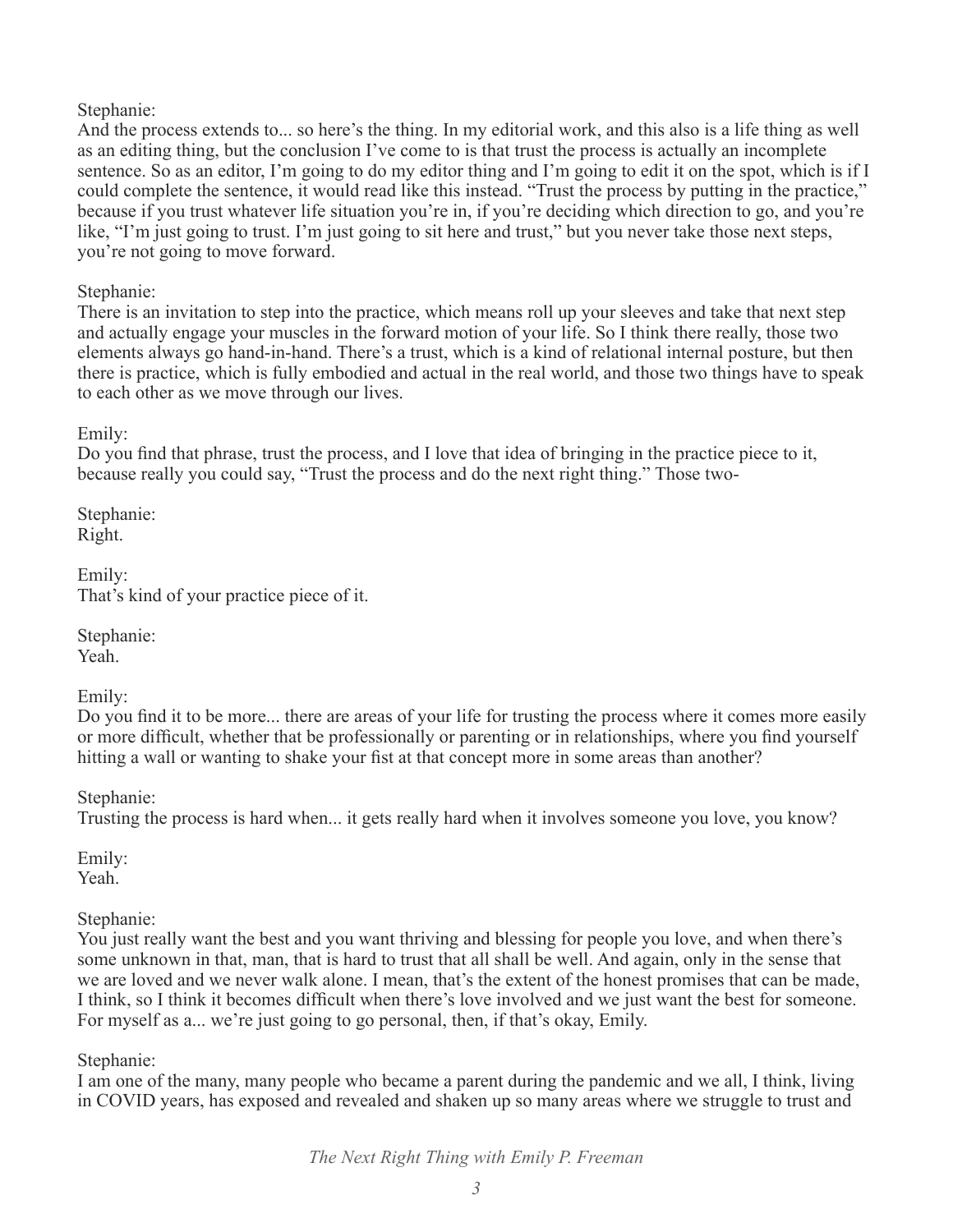we confront headlong our illusions of control. So we all have our experiences of that, and I would say for me personally, becoming a new parent in this absolutely vulnerable time is really earth-shattering. And I'll just give you one example. My daughter is 17 months now, and her birthday was the peak of pandemic death in our city, in our hospital. I am so glad I did not know that at the time.

Emily: Yeah, no kidding.

#### Stephanie:

I discovered that afterward, but her birthday, and first of all, how do you reckon with that? Just this absolute juxtaposition of life and death in the same hospital.

Emily: Yeah.

#### Stephanie:

And what was a beautiful day for our family was an absolute nightmare for many other people and families and loved ones. And that's quite a polarity, quite a day to be born into, but it also just exposed here's this newborn, totally new in the world, and it's my job to keep her safe and my job to do what I can to make sure that she's loved and has what she needs. And that's a tender, vulnerable time for any parent. And then all the while, just trying to navigate the logistics of COVID for a kid who can't be vaccinated yet.

#### Stephanie:

And so that trust is tested, and I think what has elevated for me out of that, too, is that wherever there is tension in our lives where you're like, "Oh, I just want to keep them safe, but I'm so limited in how I can do that," or, "I just want to be the best parent that I can, and I'm also human," wherever you feel those tensions, that is a place to grow and it is a space of becoming. That's not something to be afraid of, but something to lean into, because the tension is where that trust I think is tested the most, and also we develop those muscles that can hold us up through the tensions. I think there's an invitation there for all the scary bits, as well.

## Emily:

Well, first, thank you, Stephanie, for sharing that really paradoxical day of bringing life into the world and celebrating that, but also holding this difficult reality of life and death all at one time. And I can relate to the difficulty of trusting the process, exactly what you said, when it comes to people who we love. I'm at the other end in some ways of parenting, not the full other end, but one of the other ends as my twins are preparing to graduate from high school.

Stephanie:

Yeah.

## Emily:

And I tell you what, I think part of the struggle for me personally with trusting the process is I feel responsible for what the process should be. Like, "Well, who's going to say what the process is? How can I trust something that is unknown or that is uncontrollable to me?" Even just yesterday, speaking of being vulnerable, I'll do that, I was talking with my counselor and I was sharing with her, just kind of went down the checklist of all the things I couldn't control. And I said, I think I even said out loud, "I have no control here." I kept talking, "Blah, blah, blah, blah," all my things, and then she slowed me down and said, "You said a few minutes ago that you have no control, and I'm curious if you would be willing to repeat that and put your hands on your heart and take a deep breath and say you don't have control."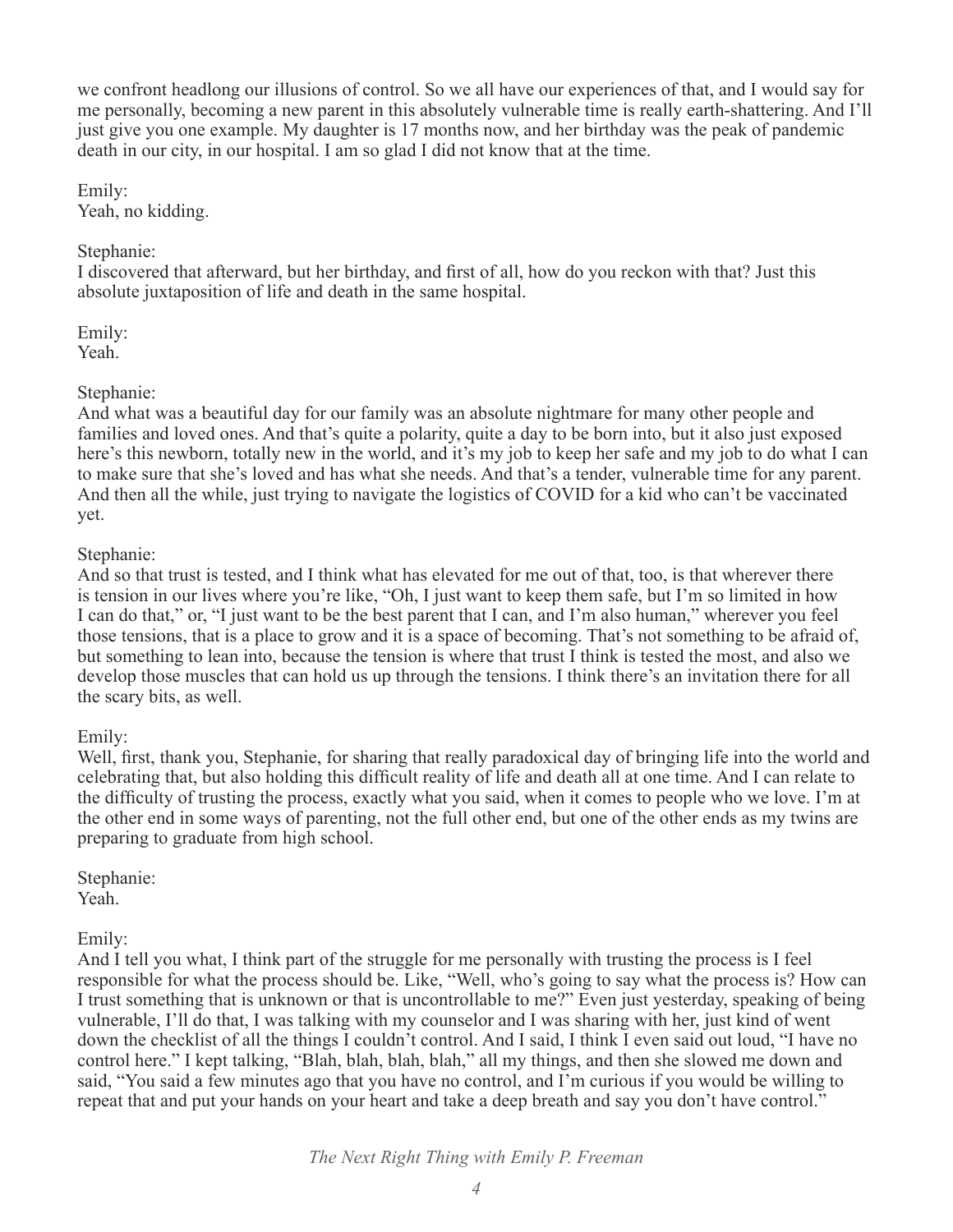## Emily:

So I did that a couple of times, and she invited me to recognize that while I don't have control, I do have choices. And that was really helpful for me to recognize the difference. One is sort of like this graspy, grabby scarcity, fear-based thing, and the other feels more grounded. I have choices and that's part of the process, is naming and recognizing what choices do I have here? Not every choice is available to me, but some are. And one of them is, for me in this season, I have the choice to celebrate my girls as they graduate from school because that is the process. That's what we all hope for. We hope they get to this. And while there are lots of unknowns and lots of things that I certainly can't control and choices that are theirs to make, I do have a role here and I have a place here and I can trust the process of watching them grow up, even though it's kind of scary to be quite honest, but also it's really beautiful.

## Stephanie:

Yeah. Wow. The choices part of that is so powerful, and I think there's so much grappling to be done in that both/and of our agency, which is very real and always ours, and the absolute lack of control we have over external circumstances, you know?

Emily:

Yes.

Stephanie:

Right. We don't get to choose what the process looks like. I have a front row seat in my work as an editor to the observations of the angst that happens when we expect the process to be a perfect one, and then guess what? It's not. And of course that's a life dynamic as much as a writing dynamic, but we put so much expectation on things being linear, and things are never linear. They never are.

## Emily:

It's the worst. Why can they not be? And I'm glad you took us here, Stephanie, because I really did... I mean, we have to talk about writing. We're going to have to do that and we're going to do that right now. I think one reason why... I've thought about this a lot. One reason why I think we imagine that the process, whatever that is, whether that's someone else's experience or whatever, is linear is because in the telling and the reporting of someone else's process, they tell it in a linear fashion. That's what storytelling does so that we can make sense of it.

## Emily:

So our experience of other people's process as they retell it after the fact seems linear to us in many ways. And yet as you live and walk through it, it's peaks, valleys, twists and turns, and you're like, "I must be doing this wrong because this does not look anything like what they have reported to me this looks like." I think that's just the nature and the limit of language. So I'm curious from your seat, where you sit in the front row as an editor, what do you say to writers who, they've somehow convinced a publisher that they can write a book and they get going and then they freak out and they have that angsty time, which by the way, is part of the process?

Stephanie: Exactly.

Emily:

But what do you say to them as someone who has witnessed that moment, I'm sure, countless times?

## Stephanie:

Oh, man. What I usually say when I hear that exact space from writers is, "That sounds just right"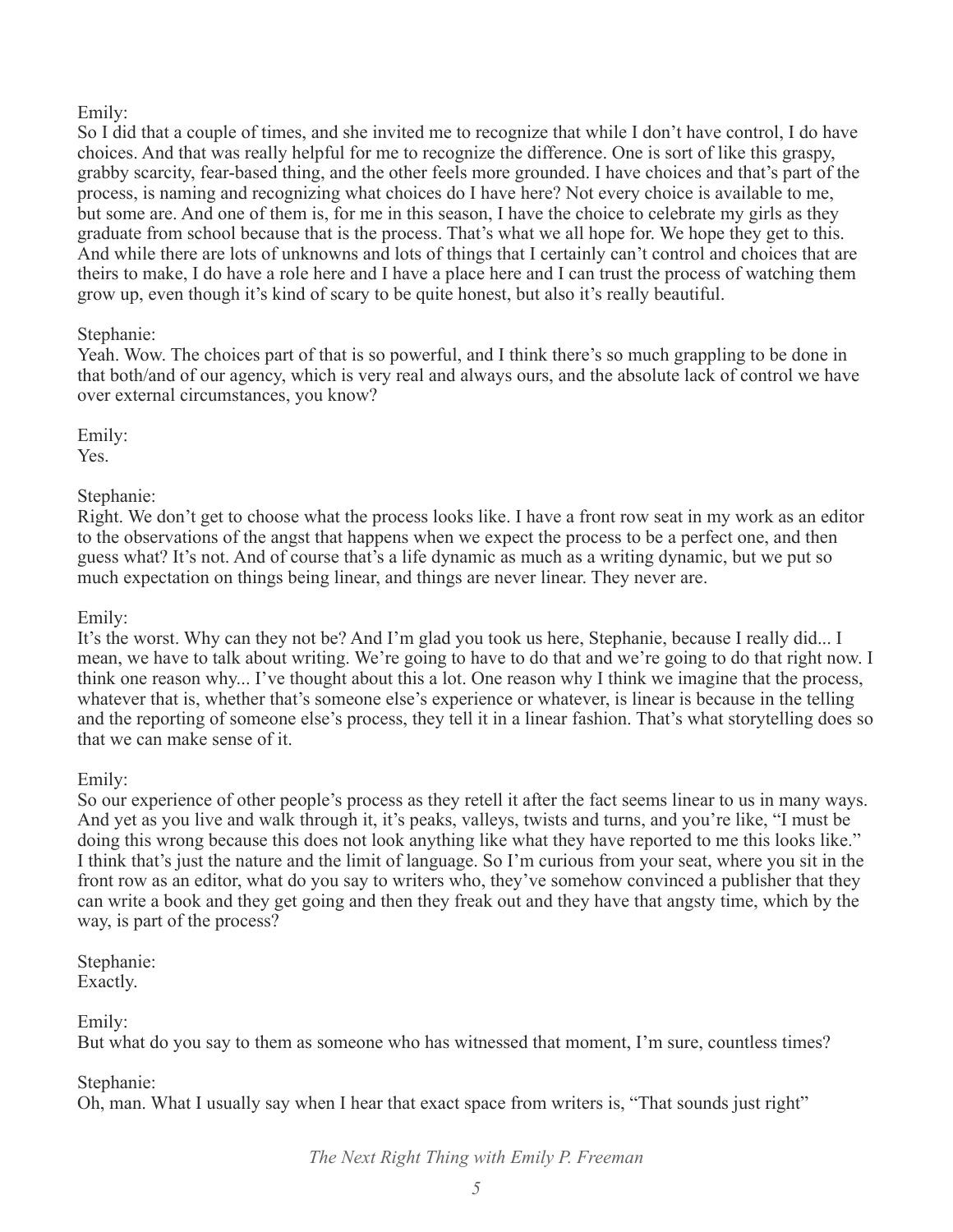Emily: Yeah.

Stephanie: Which is kind of annoying. It makes [inaudible 00:17:46] kind of annoying.

Emily: Yes, but also a deep relief. Yeah.

# Stephanie:

Yes. I hope so, ultimately, but it's like, "Yep, that sounds about right," because it does. Because I don't know a single writer who does not knock up against those moments of going, "Is this all trash? Is this all a mistake? Should I just scrap it all?" I have not yet to meet a writer who has not experienced that, and as Anne Lamott has said in other ways, I'm paraphrasing her, but if I did meet them, I don't think I'd like them very much or something.

Emily: Or trust them.

# Stephanie:

Like she says. It's like, "That does not seem right. I don't think so. I definitely don't trust that." You're in great company, is what I would say. You're in great company, because you're right. What you're talking about, the linear flow of stories, we only experience... Okay, pick a book off your shelf with a narrative, any book. It's gone through probably years of deep work reflection, revision, editing, outside eyes who are helping you make it better, and then finally, publishing it.

## Stephanie:

What we're seeing is the final cut, and what the writer is in in that moment of their greatest angst is the rough draft. So why do we expect the draft to be at the place where the final cut is? That's not really fair on ourselves, and I think there's so much grace for things being in progress, in process. And there's also, like we're talking about, things don't just go from point A to point B in a straight line. They swivel and swirl and it feels crazy, but that's exactly the process. So I think we make it harder on ourselves when we expect perfect conditions along the way, and we make it harder on ourselves when we don't give ourself the space to create the dust that's part of the creation process.

## Stephanie:

It's like when you pass a construction zone and it's like, "Pardon in our dust," it's like, "Nope, you don't even need to apologize for the dust. It is part of making something really good." So just let yourself have that, is my encouragement to writers who are feeling that, and talk to any writers and you know you're not alone in this.

## Emily:

One of the things you say that I love is that writing can be a profound practice of spiritual formation and that the editorial process at its best is a pastoral process. Can you say more words about that?

## Stephanie:

Yeah. I think writing, I'll start with the writing. Writing can be a profoundly spiritual practice because it demands so much of you and it demands not just one category of your life, but your whole person. And it doesn't matter what you're writing about. This is true whether you're writing a deeply personal memoir or you're writing an academic work that has zero first person at all. There might be different shades of experiences there for sure, but writing is deeply personal work because it requires the fullness of your attention and your experience of all the senses. And it's speaking person to person, which again, there's a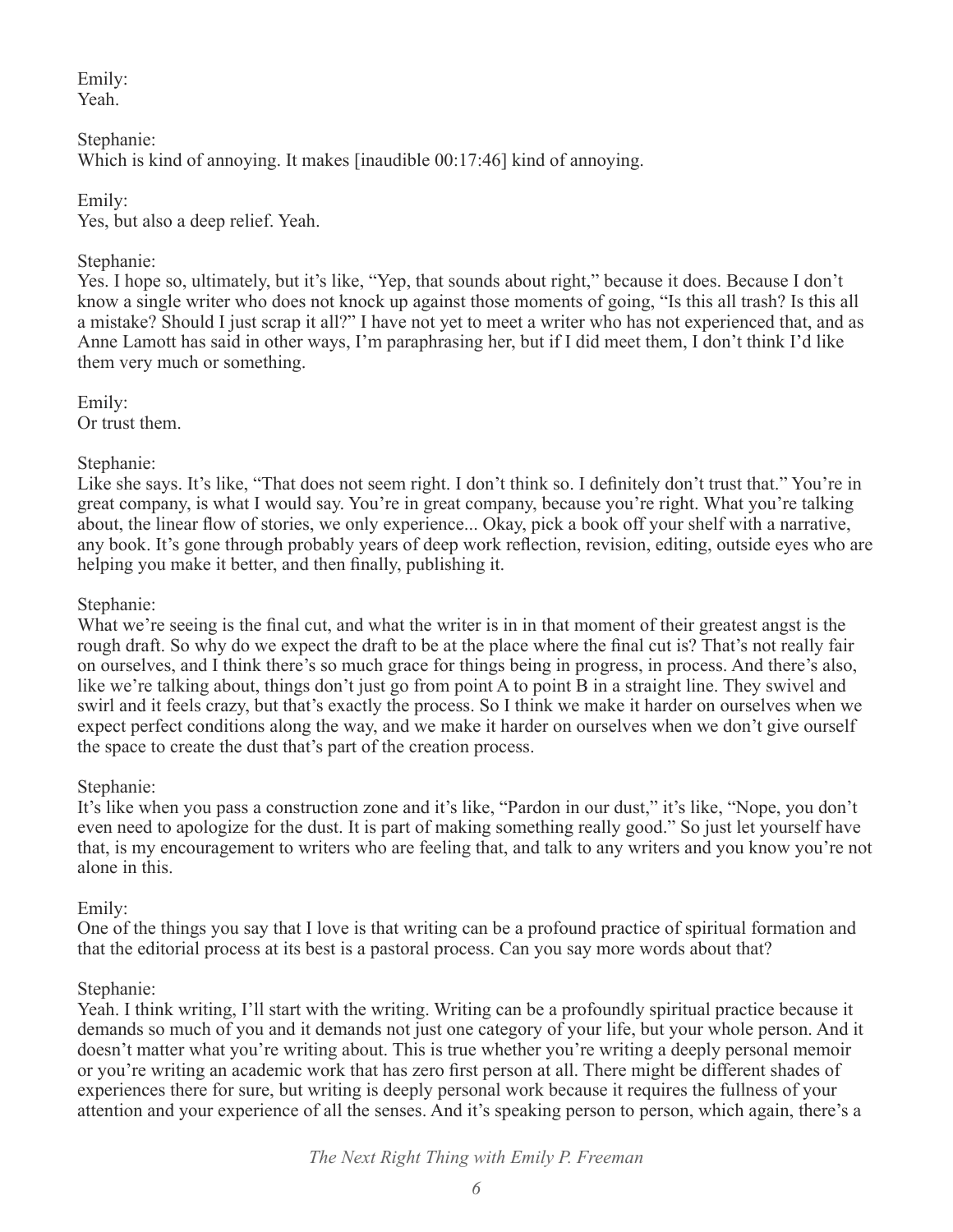spiritual communion that can happen there, or at least that's the hope. That's the fullness of its potential, I think.

## Stephanie:

And I think the writing process, because it requires so much of you because it can be so angsty, because it can stir up so many insecurities and questions and doubts, that's a place where you have to grapple with all of those things. And I believe that God meets us there in that process. So I think staying awake to that as you write can be very heartening. We're able to take heart knowing that you are stretching creative muscles in writing that are making you into a person that I think you really want to be, which is pretty cool and encouraging, to be the kind of person who pushes back against resistance and shows up and tells the truth. That's a big deal. That's something to feel proud of for all the angst.

## Stephanie:

And then for the editorial process, again, so I recently completed my master's in theology, which, I took the scenic route. It took me over seven years to finish because I work full-time and did classes in between the cracks. But part of my impetus in enrolling for this program, it was two things. First, it was I really want to... in my role for a Christian publisher, I'm helping supporting create books for the church that will shape the church, and I want to do that well, and to do that well, I want to have the depth and breadth of history and understanding of different expressions of faith across the church.

# Stephanie:

So I wanted to equip myself with that, but then also, because writing is so personal and brings someone into a place of, I believe, spiritual formation, I really wanted to... I feel like it's my duty as an editor to meet a writer there and give as much to the process as they are from my end. And I think that is meeting someone in a place where they're being formed. It can be a tender place. It can be a really powerful place, too, but recognizing this is really hard and you need a good guide. You need someone who's able to speak truth objectively to the work that needs to be done, but also speak words of encouragement that are just as true and be a good shepherd through that process. That's my goal. And if I'm doing it right, then that's how it's done.

## Emily:

One of the ways I think you do this so well uniquely as Stephanie Smith, is that you talk a lot about the fact that if content is king, the angle is queen and you say, "And she's one classy lady." Can you tell us a little bit more about the importance of angle and slant when it comes to our writing?

## Stephanie:

Sure. So, the slant is not my original idea. This is all Emily Dickinson, as many people will immediately recognize, but she has this wonderful poem. Part of it is tell all the truth, but tell it slant. And there's more to the poem that's interesting. I think everybody has asked, "What did Emily mean?" And there's different reads on that, but here's mine. Mine is we as people, the human brain deadens to things we have heard a million times before. Tell me something that I've heard a hundred times and it will roll right past me. But tell me something that I maybe knew intuitively but you've just named it for me in a completely fresh way that snaps me to attention, well, I'm listening. And to me, that's the slant.

Emily: Yeah.

## Stephanie:

It is the craft of naming something that's always been true, but in such a fresh, creative way that suddenly I'm paying attention. Any book on my shelf, any sentence that I've ever underlined, that is the craft that's at work, this slant, which is just providing a different angle. And I think how this shakes down really practically for a writer, I think your angle is, it holds at least two things. One is your unique vantage point.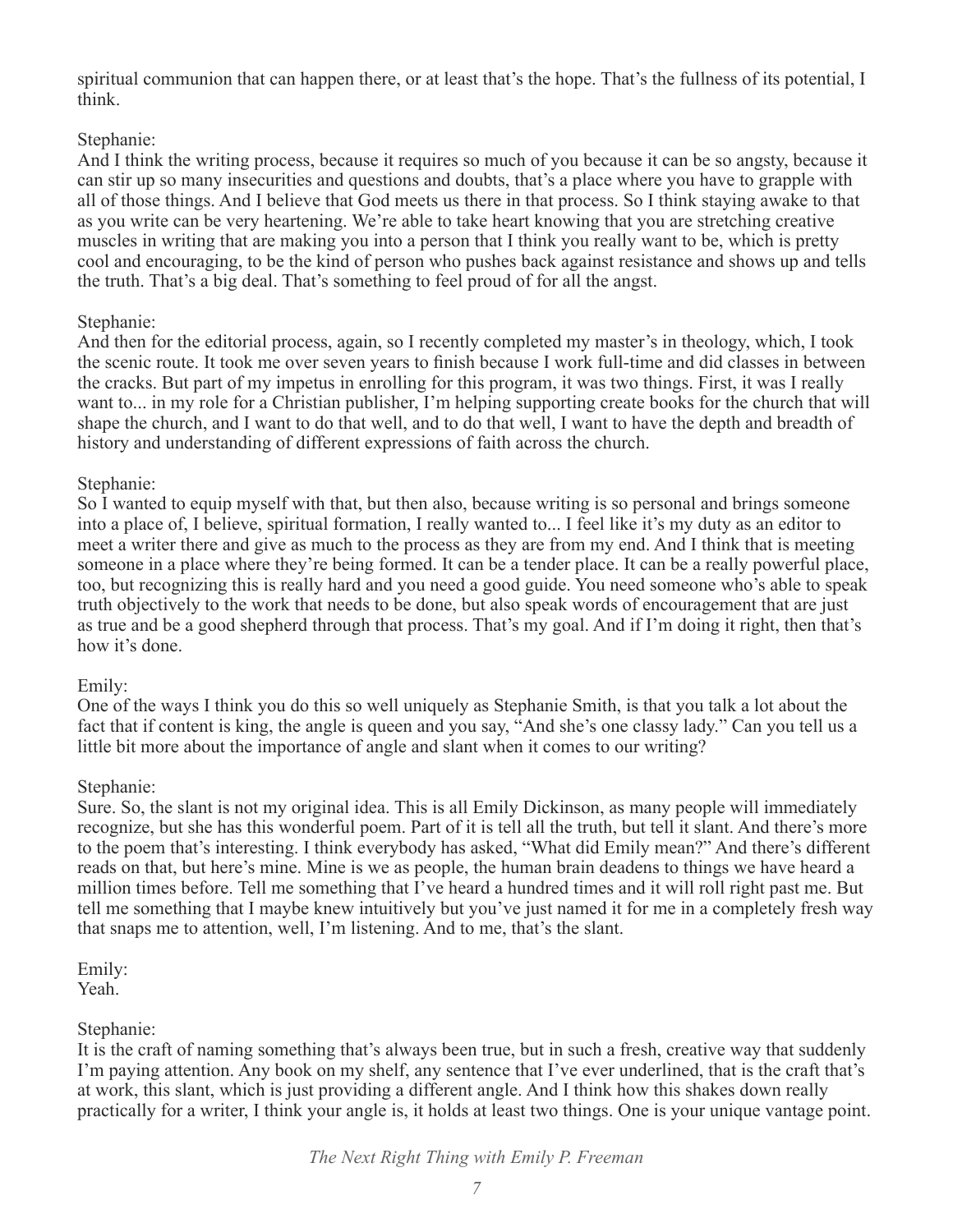How you see the world, how you see your topic, how you see your theme, because nobody has your exact, precise set of life experiences and perspectives. That's yours and that's unique and wholly yours.

## Stephanie:

Then number two, no one has your particular voice, so your angle is both the precise, unique way you see the world and the unique precision of your voice, which no one else shares. And when it comes to writing voice, that's what kind of language you're using, the way you talk. Are you funny and that's how you get a point across? Are you poetic? Are kind of irreverent or deeply prosaic? What does that sound like? And those two things brought together will yield I think a really creative angle that sparks fresh attention. And I think it's also worth noting an angle is not something in my experience that anybody magically wakes up with one day, it is only the result of deep reflective work that takes time.

# Emily:

Yes.

# Stephanie:

So in my work with authors, it is my greatest joy in my job getting to see the beginning of an initial, early idea that I might say is a topic or a lead, but it's not really an angle yet because it doesn't have that edge to it. And then I get to see them kind of get deeper and deeper and deeper, and then finally arrive at, "Okay, this is the thing that I'm trying to say. This is the essence." And when that happens first, just witnessing the creative joy of that reward is really awesome, but also, it's a process. They don't start there. It's something you have to dig for and work for, and then you get to feel really proud when you've found it. But I do not believe it's that cliché of the light bulb moment that just happens.

# Emily:

And that's the myth, is that if you're a good writer, then you get that quickly, and if you're not doing it right then you're just not cut out for this, because that's what we tend to think, is if I don't have that angle or if an editor even says, "Hey, this is a great idea sort of, but you're going to need to sharpen it or give me something, an angle that is a little bit different or eye-catching. It's like, "Well, I can't do that." Well, you can't do that today, but you might have to write your way through it." Again, that's part of the process and we all have to go through it.

# Emily:

I talked about a decision-making book with my editor for a year and she was like, "Keep working, keep working." There was no contract. There was no book proposal. There was just ideas that I was kind of riffing with her, and she was wise enough to continue to send me on my way and to say, "Yeah, okay. There's something there," but she knew it wasn't there yet and I knew too, but I think having that hook of the idea, the concept of just doing the next right thing and kind of all the things that can circle around that, that gave me a bit of an umbrella to run underneath, let's say. So I think that finding slant or writing your way to it is a great example of what can happen as you trust the creative process. And it takes time and there's no formula for how long it takes, but I will say, listener, if you're a writer and that's something that you're like, "I understand that's true. I also have no idea how to begin to learn my own process of finding slant for my own work," Stephanie can help you. Tell us how. Tell us about Slant Letter.

## Stephanie:

So, Slant Letter, it really started as a personal project. And I mean, it still is, but it's a purely personal side project. It's an email newsletter. I run it through Substack. It's free. Here's the thing. There are so many resources out there to help writers who want to get published, and this is intentionally not that, because I feel that those are already out there. What I'm really writing about and writing toward is two things, how to find that slant. What is that slant? Let me help you in that discovery journey. And then two, actually turning back to what we were talking about before, my hope is to tend to the angst in the creative process by speaking to soul care for the writer, because as we've talked about, I do believe that the writing process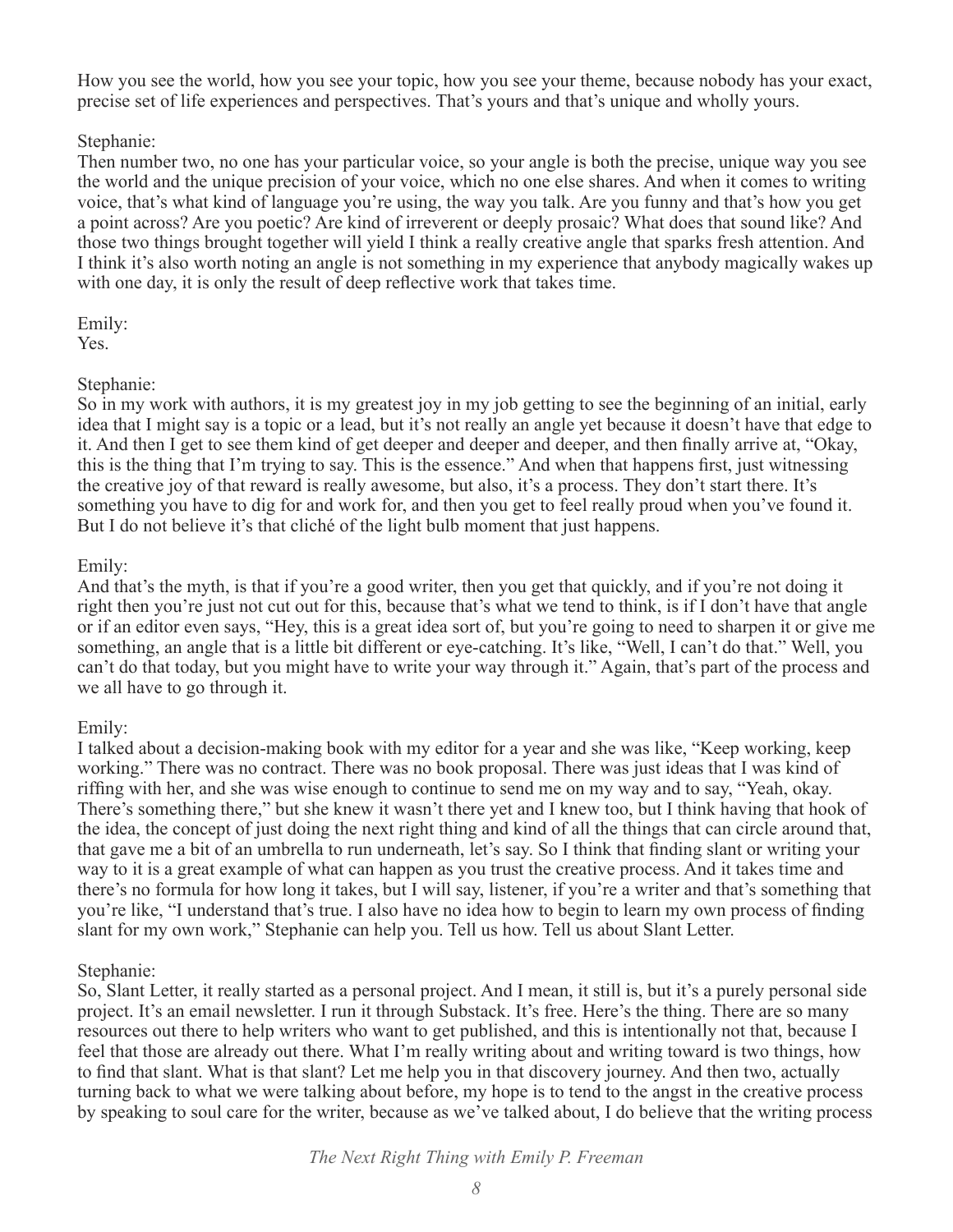can be a deeply spiritual process and a place where formation happens. So let's talk about that. Let's look at that. What does that look like and how can we grow through it? Every issue has an essay about craft, and then we also move into a prayer or a benediction for the writer who's in that creative space.

#### Emily:

How often do you send it out?

#### Stephanie:

It's about monthly, and I'm moving toward more regular issues now that I'm past my grad school, so lots more to come.

#### Emily:

Yes, we vote that. We vote that option, more regular issues. I get this letter, I love this letter. I always save it because there's so much goodness in it, so writer, if you... any writer I think can benefit from Slant Letter. And they can just go to slantletter.com if they want to sign up for it for free. Is that right?

#### Stephanie:

That's right, slantletter.com. Also, for new subscribers, I actually have created a guide that is just for the writer who is trying to discover and distinguish their angle. So that's there for new folks.

## Emily:

I love it. One more thing I'd love to just chat briefly about before we close out, and what a wonderful conversation. I have loved every minute talking with you, Stephanie, but for those writers who may be on more of a professional track, who maybe have written a book or who are in the process of writing a book or who have been told, "You're doing great. You're a good writer, but your platform," we've heard that word. All that means is the number of people who are paying attention to what you have to say is too small.

## Emily:

And a lot of writers, any writer who's ever tried to get their work published traditionally or tried to sell a book on their own understands the importance of platform. And a lot of us writers, especially writers who would sign up in a heartbeat for Slant Letter, because we are all about that soulful part of the writing process, the art and craft, when it comes to the business side of publishing, of growing our platform, I put that in quotes, or of finding readers, it can be really discouraging. The process of that can be really discouraging. I'm curious if you as an editor, because I know you've probably had to tell writers that before, but what advice just briefly or what would you say to a writer who's right there in that space, who's trying to trust the process, but the process is really hard?

## Stephanie:

The process is really hard. It's really hard, and I don't want to downplay that at all. I think it helps to go in first with very clear-eyed expectations. And first of all, more than anything else, define what success looks like for you. I mean, really get as specific and nitty gritty as you dare to, but do your research and think through with clear eyes, "How many books do I think I can sell? How many do I want to?" And you can think about that, too, as, "How many readers do I want to reach? What does success look like to me?" And I think that's really important too, because the tendency is always to stack ourselves up to other writers and other publishing journeys, and that rarely goes well because, again, success for them is going to look different.

And then as far as platform, it's really hard. I have so much empathy for writers who are trying to carve a space for themselves and their readers in the world today. I would frame it this way. I am a strong believer that fighting for your reader starts with building your platform, and it's an act of hospitality. It's a dinner party. You're hosting a table. You want to have a conversation. That's your book. The book is the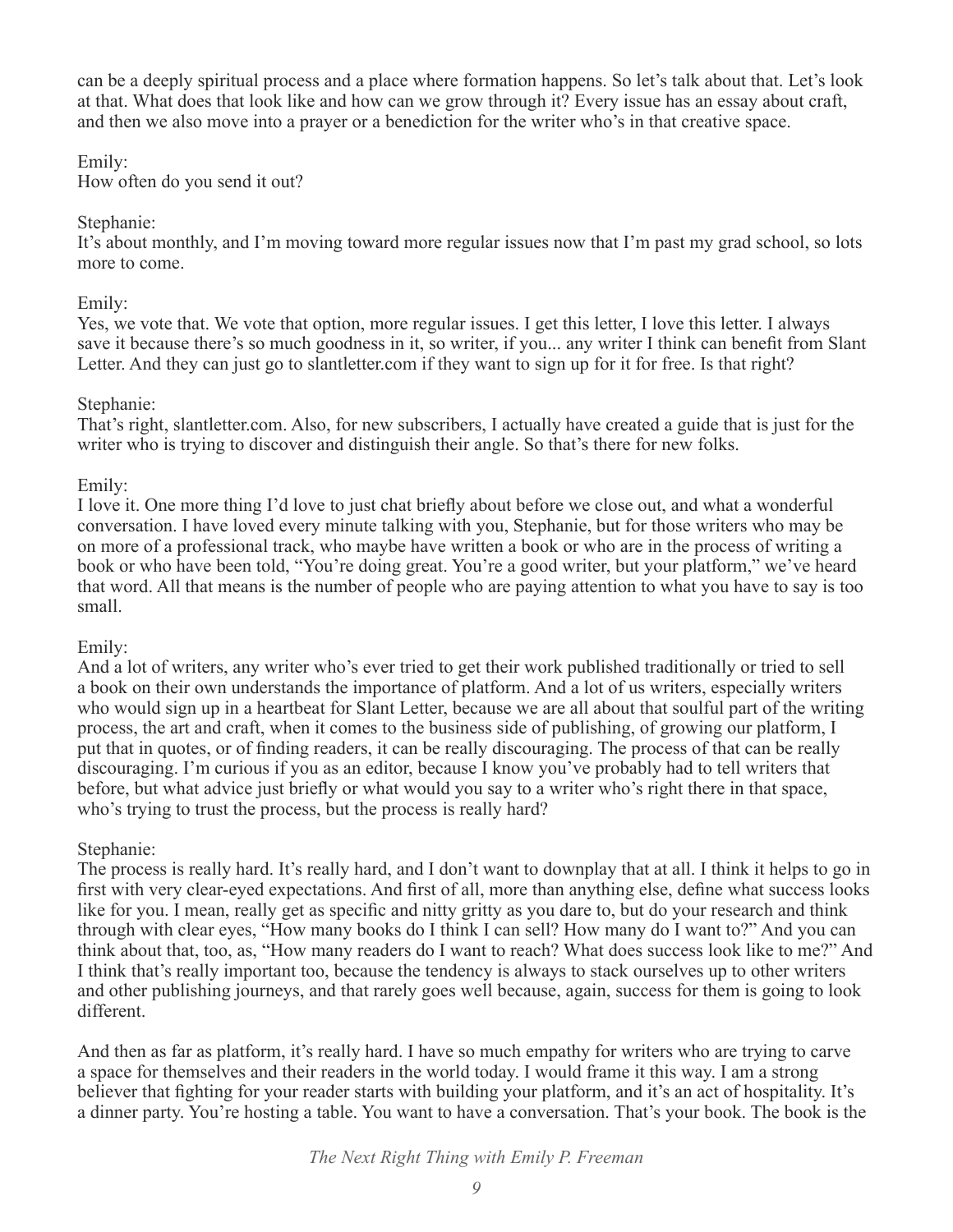conversation. People still have to come to your table to enjoy the meal. So, how are you making space for them? What does your party look like? And also, it's your party. What do you want it to look like? You can decide the theme, the decorations, the menu. You get to decide that and you get to set the terms, and that can be whatever you want it to be.

#### Stephanie:

Second, I would say you got to do it all in your voice and style. So what sounds like you, what's true to you, what's sustainable to you. Again, you get to decide those terms. And I think that there is also an invitation for creativity in the very real, you'll never hear me discount it, tension of building a platform today. And the invitation is instead of feeling boxed in like, "Well, I'm not going to do that. That's not me. I couldn't possibly, I just don't think it's ever going to be enough," that's language that shuts down possibility. But as writers, we are creative thinkers. We are creative people. The invitation is how can I creatively make a path that is true to me and what I'm trying to do? The only thing that won't get you anywhere is deciding that you can't decide anything and feeling stuck, like, "I just can't." That's going to shut it all down. But there's so many possibilities. How can you make it true to you?

#### Emily:

Well, listener, if that is a question that you're asking and you are hoping for some practical help, I want to briefly say, and I'll leave more information about this in the outro as well as in the show notes, but for the first time ever, I'm going to be leading writers through an intensive this summer about how to grow your platform without losing your soul. I've never done this particular angle before, this slant, if you will, to talk about growing platform, but I am so deeply passionate about it. And Stephanie, to echo your words, and by the way, y'all, I'm going to wrangle Stephanie in to join me for one of those weeks because I think that Stephanie, you have so much profoundly helpful perspective on this topic.

## Emily:

But if you're someone who is watching other writers seemingly effortlessly share their work while you aimlessly scroll and sporadically post, or if you've been told you've got a great idea but your platform's too small, or if you are experiencing the creative confusion that comes from both wanting to share your words and feeling really excited about that, and also wanting to quit writing forever and just get a food truck because this work is too hard, then I hope you will consider joining me this summer. In the month of July, we're going to meet four times live. There's lots of other fun bonuses. It's going to be a smaller group and I am really motivated and excited about talking with writers who are serious about wanting to serve their readers well in a way that feels like you.

#### Emily:

I'm doing it in collaboration with Hope Writers. You can learn more at hopewriters.com/summerintensive. That will be in the show notes. But mainly I just want to say, Stephanie, thank you so much for offering your wisdom about that, about trusting the process in general, this whole idea of writing being part of our formation. I just think anything we do creatively, anything we do regularly is going to form us in some way. And so I'm so grateful for all the ways that you have shared your wisdom. I have one more question for you. It is a question I end every show with when I have a guest and that is, Stephanie Smith, what is your next right thing?

#### Stephanie:

Well, Emily, I just have to say, I constantly find myself using your language of wear your arrows, constantly. It's so simple and telling. So my next right thing. My next right thing is I have recently started dabbling in running. I had this experience just yesterday. I was running. My family and I, we live on the Susquehanna, a couple blocks from the Susquehanna in Harrisburg, Pennsylvania. And I was out for a run last night and I had my earbuds in and my music going and I was thinking, "I feel so alive right now," and we all need more things that make us feel more alive. So I was like, "You know what? We're going to do this. In small doses, but we're going to do it one foot ahead of each other." That's one of my next right